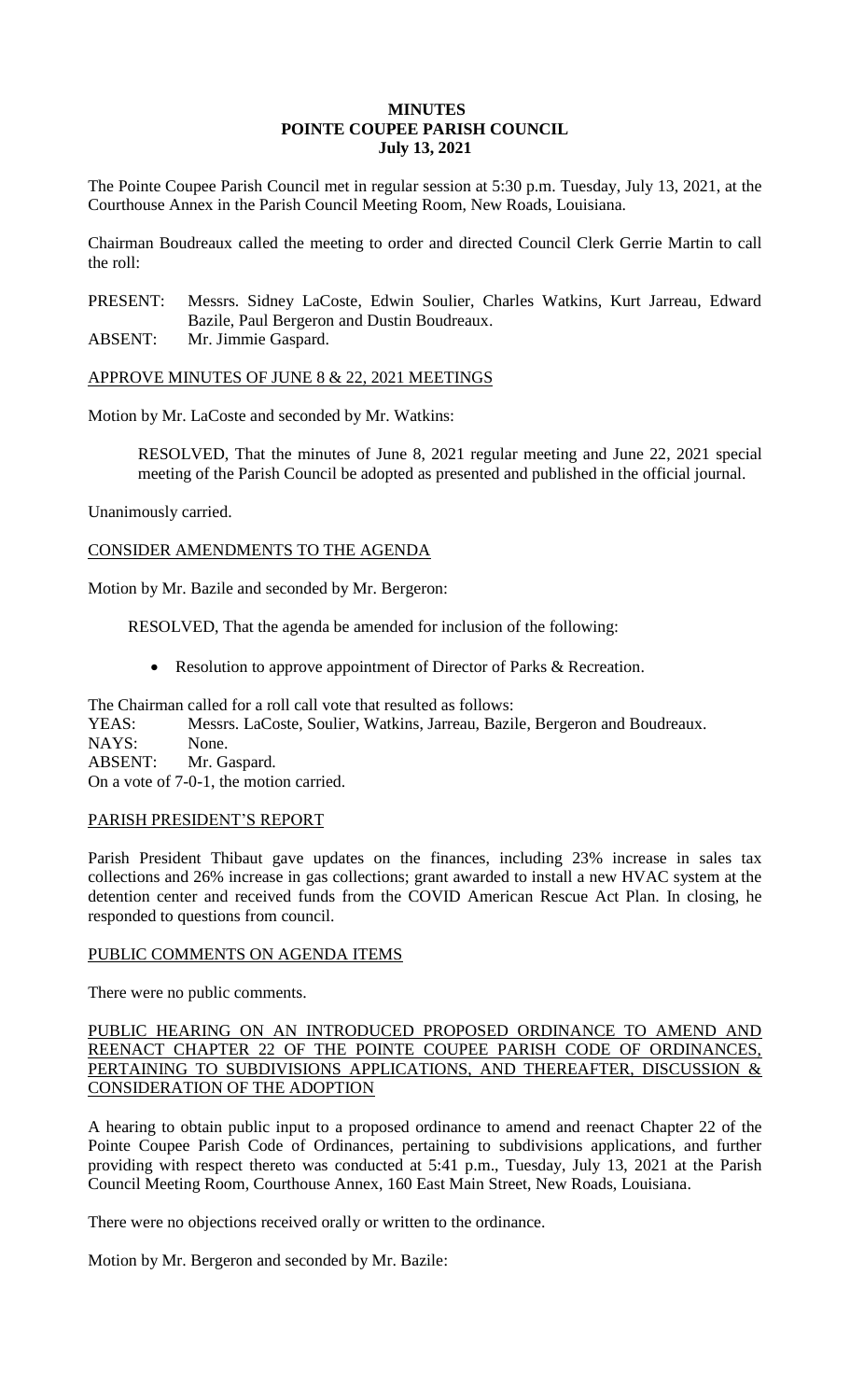RESOLVED, That a proposed ordinance to amend and reenact Chapter 22 of the Pointe Coupee Parish Code of Ordinances, pertaining to subdivisions applications, and further providing with respect thereto be adopted by the Pointe Coupee Parish Council.

The Chairman called for a roll call vote that resulted as follows:

YEAS: Messrs. Bergeron, Bazile, Jarreau, Watkins, Soulier, LaCoste and Boudreaux.

NAYS: None.

ABSENT: Mr. Gaspard.

On a vote of 7-0-1, the motion carried.

PUBLIC HEARING ON AN INTRODUCED PROPOSED ORDINANCE TO AMEND THE POINTE COUPEE PARISH CODE OF ORDINANCES TO DECLARE PROPERTY SURPLUS (LOT X & LOT Y IN SIMMONDS NO. 2 SUBDIVISION AT FORDOCHE) AND AUTHORIZED THE DISPOSITION THEREOF, AND THEREAFTER, DISCUSSION & CONSIDERATION OF THE ADOPTION

A hearing to obtain public input to a proposed ordinance to amend the Pointe Coupee Parish Code of Ordinances to declare property surplus (Lot X  $&$  Lot Y in Simmonds No. 2 Subdivision at Fordoche) and authorized the disposition thereof, and to further provide with respect thereto was conducted at 5:42 p.m., Tuesday, July 13, 2021 at the Parish Council Meeting Room, Courthouse Annex, 160 East Main Street, New Roads, Louisiana.

In response to Councilman Jarreau, President Thibaut instructed Recreation Manager Paul Armand to present a need assessment for the Recreation Parks in Livonia and Fordoche to allocate some of the funds from the sale of said properties.

There were no objections received orally or written to the ordinance.

Motion by Mr. LaCoste and seconded by Mr. Soulier:

RESOLVED, That a proposed ordinance to amend the Pointe Coupee Parish Code of Ordinances to declare property surplus (Lot  $X < X$  Lot Y in Simmonds No. 2 Subdivision at Fordoche) and authorized the disposition thereof, and to further provide with respect thereto be adopted by the Pointe Coupee Parish Council.

The Chairman called for a roll call vote that resulted as follows:

YEAS: Messrs. LaCoste, Soulier, Watkins, Jarreau, Bazile, Bergeron and Boudreaux.

NAYS: None.

ABSENT: Mr. Gaspard.

On a vote of 7-0-1, the motion carried.

PUBLIC HEARING ON AN INTRODUCED PROPOSED ORDINANCE TO AMEND THE POINTE COUPEE PARISH CODE OF ORDINANCES, RELATIVE TO DESCRIBING THE PRECINCT BOUNDARIES FOR THE POINTE COUPEE PARISH COUNCIL, AND ASSIGNING POLLING LOCATIONS, AND THEREAFTER, DISCUSSION CONSIDERATION OF THE ADOPTION

A hearing to obtain public input to a proposed ordinance to amend the Pointe Coupee Parish Code of Ordinances, relative to describing the precinct boundaries for the Pointe Coupee Parish Council, and assigning polling locations, and further providing with respect thereto was conducted at 5:49 p.m., Tuesday, July 13, 2021 at the Parish Council Meeting Room, Courthouse Annex, 160 East Main Street, New Roads, Louisiana.

There were no objections received orally or written to the ordinance.

Motion by Mr. Soulier and seconded by Mr. Watkins:

RESOLVED, That an amendment to a proposed ordinance to amend the Pointe Coupee Parish Code of Ordinances, relative to describing the precinct boundaries for the Pointe Coupee Parish Council, and assigning polling locations, and further providing with respect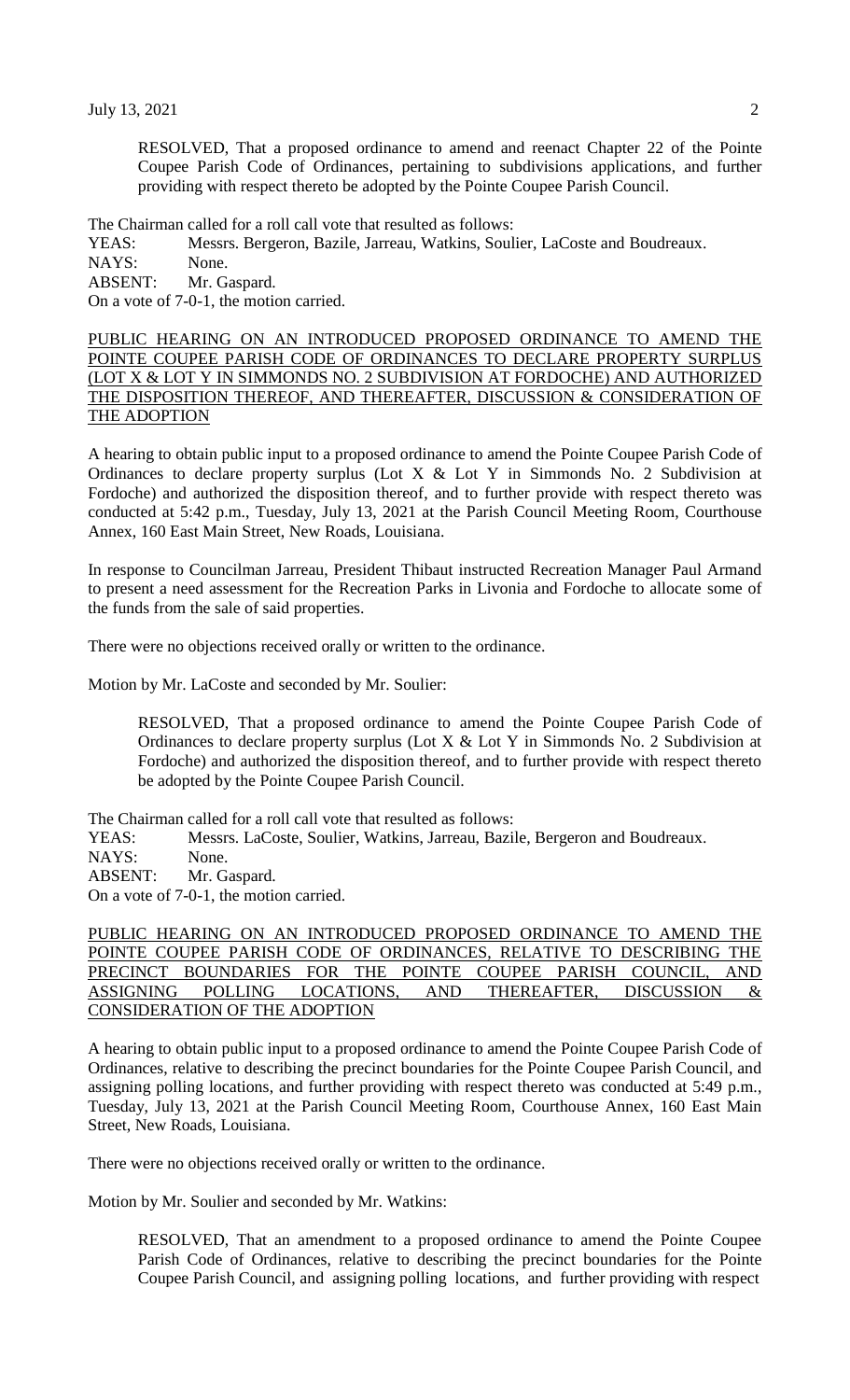thereto be accepted by the Pointe Coupee Parish Council.

The Chairman called for a roll call vote that resulted as follows: YEAS: Messrs. Bergeron, Bazile, Jarreau, Watkins, Soulier, LaCoste and Boudreaux. NAYS: None. ABSENT: Mr. Gaspard. On a vote of 7-0-1, the motion carried.

PUBLIC HEARING ON AN INTRODUCED PROPOSED ORDINANCE AUTHORIZING THE ISSUANCE OF NOT EXCEEDING \$3,000,000 SALES TAX REFUNDING BONDS, IN ONE OR MORE SERIES, OF THE PARISH OF POINTE COUPEE, STATE OF LOUISIANA; PRESCRIBING THE FORM, TERMS AND CONDITIONS OF SUCH BONDS; PROVIDING FOR THE REFUNDING OF CERTAIN PRIOR BONDS; AND PROVIDING FOR OTHER MATTERS IN CONNECTION THEREWITH, AND THEREAFTER, DISCUSSION & **CONSIDERATION** 

A hearing to obtain public input to a proposed ordinance to amend the Pointe Coupee Parish Code of Ordinances, relative to authorizing the issuance of not exceeding \$3,000,000 sales tax refunding bonds, in one or more series, of the Parish of Pointe Coupee, State of Louisiana; prescribing the form, terms and conditions of such bonds; providing for the refunding of certain prior bonds; and providing for other matters in connection therewith, and further providing with respect thereto was conducted at 5:50 p.m., Tuesday, July 13, 2021 at the Parish Council Meeting Room, Courthouse Annex, 160 East Main Street, New Roads, Louisiana.

There were no objections received orally or written to the ordinance.

Motion by Mr. Soulier and seconded by Mr. Bazile:

RESOLVED, That a proposed ordinance to amend the Pointe Coupee Parish Code of Ordinances, relative to authorizing the issuance of not exceeding \$3,000,000 sales tax refunding bonds, in one or more series, of the Parish of Pointe Coupee, State of Louisiana; prescribing the form, terms and conditions of such bonds; providing for the refunding of certain prior bonds; and providing for other matters in connection therewith, and further providing with respect thereto be adopted by the Pointe Coupee Parish Council.

The Chairman called for a roll call vote that resulted as follows:

YEAS: Messrs. LaCoste, Soulier, Watkins, Jarreau, Bazile, Bergeron and Boudreaux.

NAYS: None.

ABSENT: Mr. Gaspard.

On a vote of 7-0-1, the motion carried.

#### ADOPT THE MILLAGE RATE(S) FOR 2021

Motion by Mr. Bazile ad seconded by Mr. Watkins:

RESOLVED, That the following millage(s) are hereby levied on the 2021 tax roll on all property subject to taxation by the Parish of Pointe Coupee:

MILLAGE

| Parish Tax                                       | 3.42 mills    |
|--------------------------------------------------|---------------|
| Parish Tax in Town of Livonia                    | 3.42 mills    |
| Parish Tax in City of New Roads                  | $1.71$ mills  |
| Fire District No. 1 (Maintenance & Operations)   | 2.99 mills    |
| Fire District No. 1 (Acquisitions & Maintenance) | $3.51$ mills  |
| Fire District No. 2 (Maintenance & Operations)   | 3.81 mills    |
| Fire District No. 2 (Additional Funding)         | $1.35$ mills  |
| Fire District No. 3 (Maintenance & Operations)   | 2.97 mills    |
| Fire District No. 3 (Additional Funding)         | 3.00 mills    |
| Fire District No. 4                              | $10.91$ mills |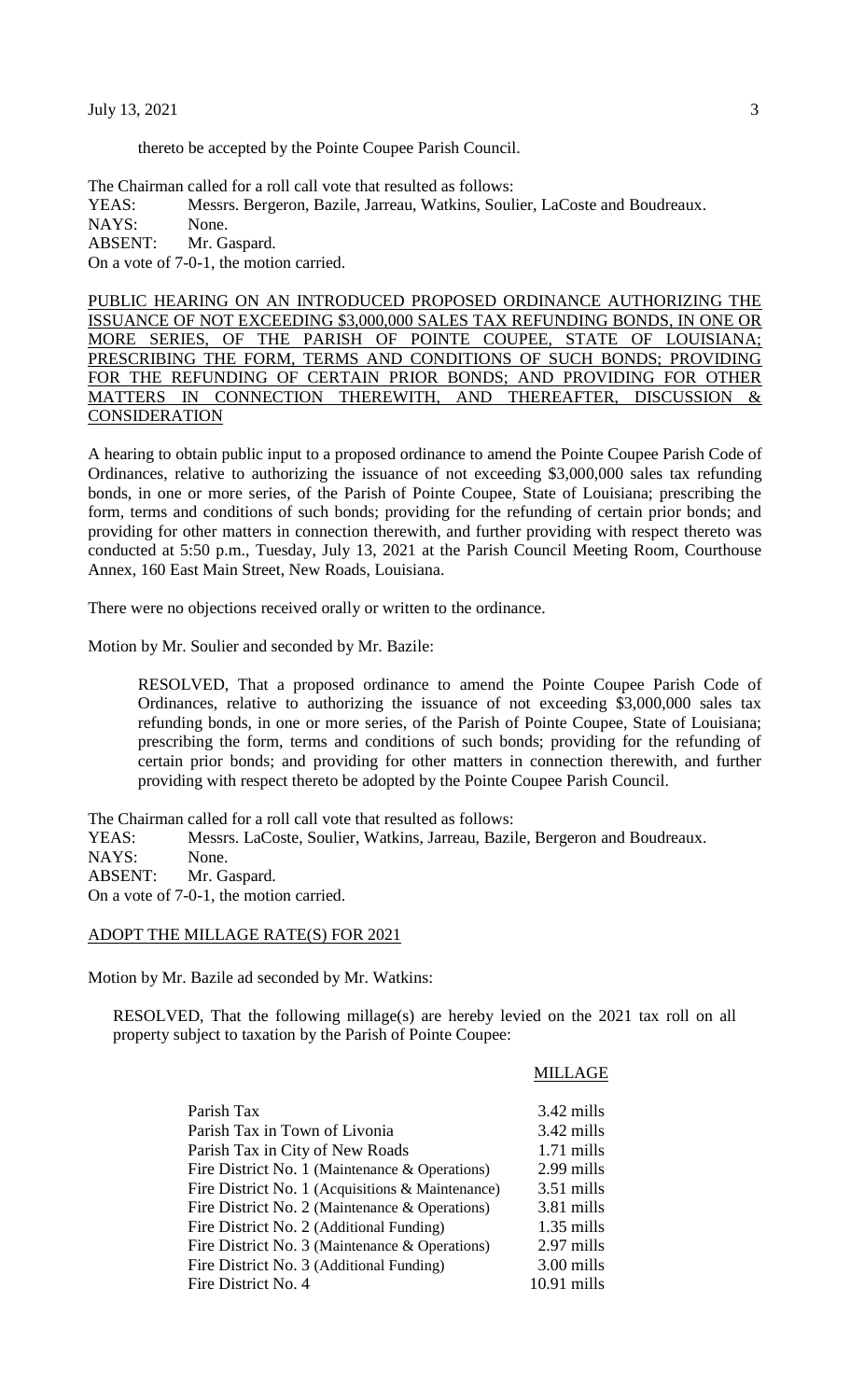| Fire District No. 5      | 5.00 mills    |
|--------------------------|---------------|
| Library Maintenance Tax  | 4.03 mills    |
| Sewerage District No. 3A | $18.85$ mills |
| Water District No. 1     | 4.52 mills    |
|                          |               |

;and be it

RESOLVED further, That the proper administrative officials of the Parish of Pointe Coupee, State of Louisiana, be and they are hereby empowered, authorized, and directed to spread said taxes, as hereinabove set forth, upon the assessment roll of said Parish for the year 2021, and to make the collection of the taxes imposed for and on behalf of the taxing authority, according to law, and that the taxes herein levied shall become a permanent lien and privilege on all property subject to taxation as herein set forth, and collection thereof shall be enforceable in the manner provided by law.

The foregoing resolution was read in full, the roll was called on the adoption thereof, and the resolution was adopted by the following votes:

YEAS: Messrs. Bergeron, Bazile, Jarreau, Watkins, Soulier, LaCoste and Boudreaux. NAYS: None. ABSTAIN: None. ABSENT: Mr. Gaspard. On a vote of 7-0-0-1, the motion carried.

# INTRODUCTION OF ORDINANCE(S):

### AN ORDINANCE TO AMEND THE POINTE COUPEE PARISH CODE OF ORDINANCES, RELATIVE TO THE SECOND AMENDMENT AND RIGHT TO BEAR ARMS (PUBLIC HEARING AUGUST 10, 2021)

#### NOTICE OF INTRODUCTION OF ORDINANCE AND PUBLIC HEARING

NOTICE IS HEREBY GIVEN that a proposed ordinance to amend the Pointe Coupee Parish Code of Ordinances, relative to the Second Amendment and right to bear arms, and to otherwise provide with respect thereto has been introduced before the Pointe Coupee Parish Council, and that a public hearing will be held relative thereto at 5:30 p.m., Tuesday, August 10, 2021 at the Parish Council Meeting Room, Courthouse Annex, 160 East Main Street, New Roads, Louisiana, after which said ordinance may be considered for adoption. All interested persons are urged to attend.

## AN ORDINANCE TO AMEND CHAPTER 17, ARTICLE III OF THE POINTE COUPEE PARISH CODE OF ORDINANCES, RELATIVE TO CREATE THE POINTE COUPEE PARISH ZONING CODE. (PUBLIC HEARING AUGUST 10, 2021)

## NOTICE OF INTRODUCTION OF ORDINANCE AND PUBLIC HEARING

NOTICE IS HEREBY GIVEN that a proposed ordinance to amend Chapter 17, Article III of the Pointe Coupee Parish Code of Ordinances, relative to create the Pointe Coupee Parish Zoning Code, and to otherwise provide with respect thereto has been introduced before the Pointe Coupee Parish Council, and that a public hearing will be held relative thereto at 5:30 p.m., Tuesday, August 10, 2021 at the Parish Council Meeting Room, Courthouse Annex, 160 East Main Street, New Roads, Louisiana, after which said ordinance may be considered for adoption. All interested persons are urged to attend.

### RESOLUTIONS:

## APPOINTMENT OF A MEMBER TO THE TOURIST COMMISSION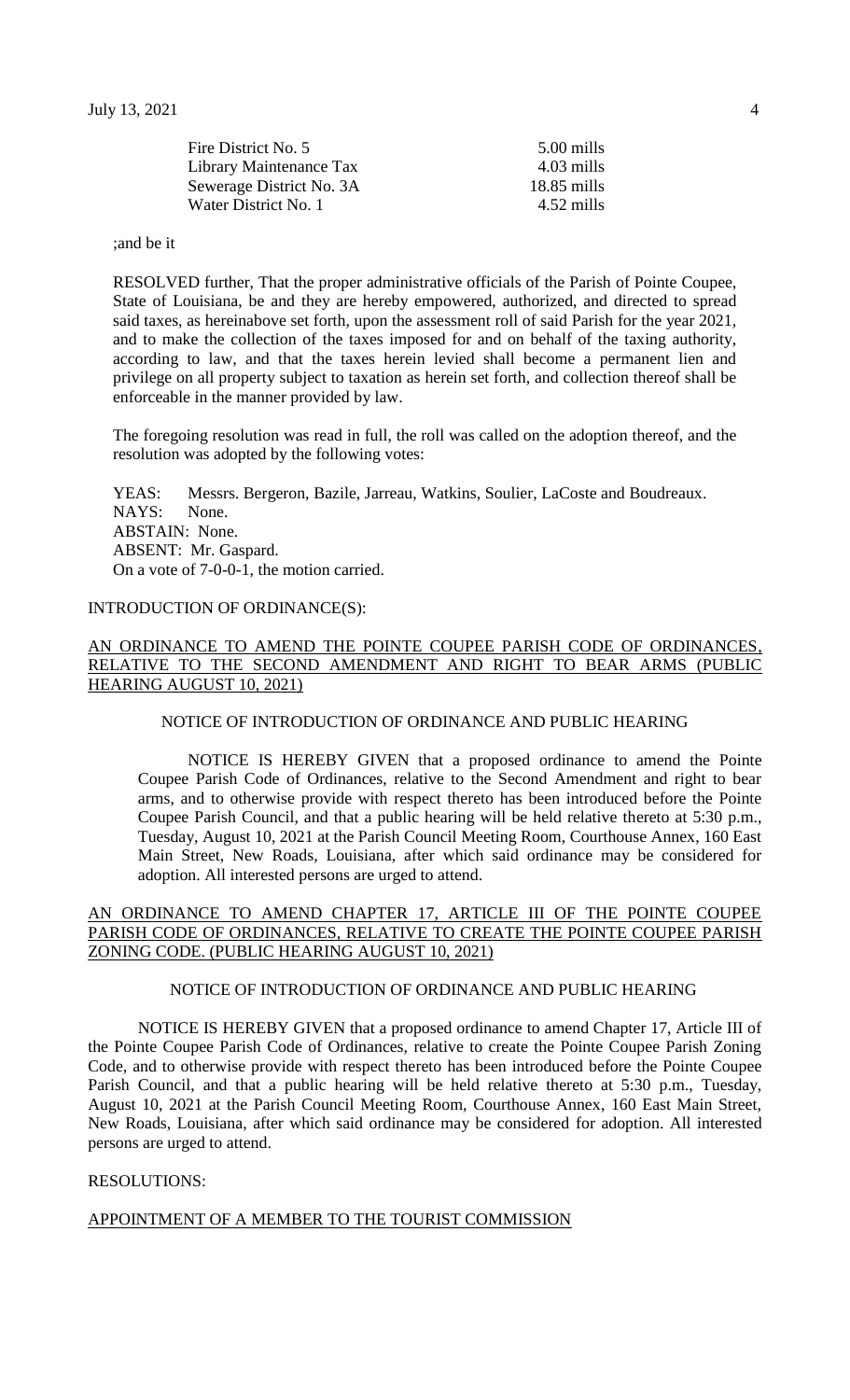Motion by Mr. Bergeron and seconded by Mr. Watkins:

RESOLVED, That Mrs. Paula Lambert be appointed to serve as a member of the Pointe Coupee Parish Tourist Commission to fill the unexpired term of Mrs. Sharon Smith, who resigned.

Substitute motion by Mr. Soulier and seconded by Mr. Jarreau:

RESOLVED, That Mrs. Claire David be appointed to serve as a member of the Pointe Coupee Parish Tourist Commission to fill the unexpired term of Mrs. Sharon Smith, who resigned.

The Chairman called for a roll call vote on the substitute motion that resulted as follows:

- YEAS: Messrs. Soulier and Jarreau.
- NAYS: Messrs. LaCoste, Watkins, Bazile, Bergeron and Boudreaux.

ABSENT: Mr. Gaspard.

On a vote of 2-5-1, the motion failed.

The Chairman called for a roll call vote on the original motion that resulted as follows:

- YEAS: Messrs. Bergeron, Bazile, Watkins, LaCoste and Boudreaux.
- NAYS: Messrs. Jarreau and Soulier.
- ABSENT: Mr. Gaspard.

On a vote of 5-2-1, the motion carried.

Councilman Jarreau voiced concerns about members of the Tourist Commission not representing all areas of the parish, which majority of the members are residents of New Roads, and no representative from Ventress.

## ACCEPT THE 2020 ANNUAL AUDIT REPORT SUBMITTED BY KOLDER, SLAVEN & COMPANY, LLC

Motion by Mr. Bazile and seconded by Mr. Bergeron:

RESOLVED, That the 2020 annual audit report submitted by Kolder, Slaven & Company, LLC for the Pointe Coupee Parish Government be accepted.

Unanimously carried.

## NAME PRIVATE ROADS C C LANE & TOPSY LANE OFF OF MORGANZA HIGHWAY FOR E-911 PURPOSES

Motion by Mr. LaCoste and seconded by Mr. Watkins:

RESOLVED, That a private road be named **CC Lane** off of Morganza Highway at Morganza for E-911 purposes; and be it

RESOLVED further, That a private road be named **Topsy Lane** off of Morganza Highway at Morganza for E-911 purposes.

Unanimously carried.

## APPROVE APPOINTMENT OF DIRECTOR OF PARKS & RECREATION

Motion by Mr. Jarreau and seconded by Mr. Bergeron:

RESOLVED, That the appointment of Mr. Paul Armand as Director of Parks & Recreation for the Pointe Coupee Parish Government be approved.

The Chairman called for a roll call vote that resulted as follows:

YEAS: Messrs. LaCoste, Soulier, Watkins, Jarreau, Bazile, Bergeron and Boudreaux. NAYS: None.